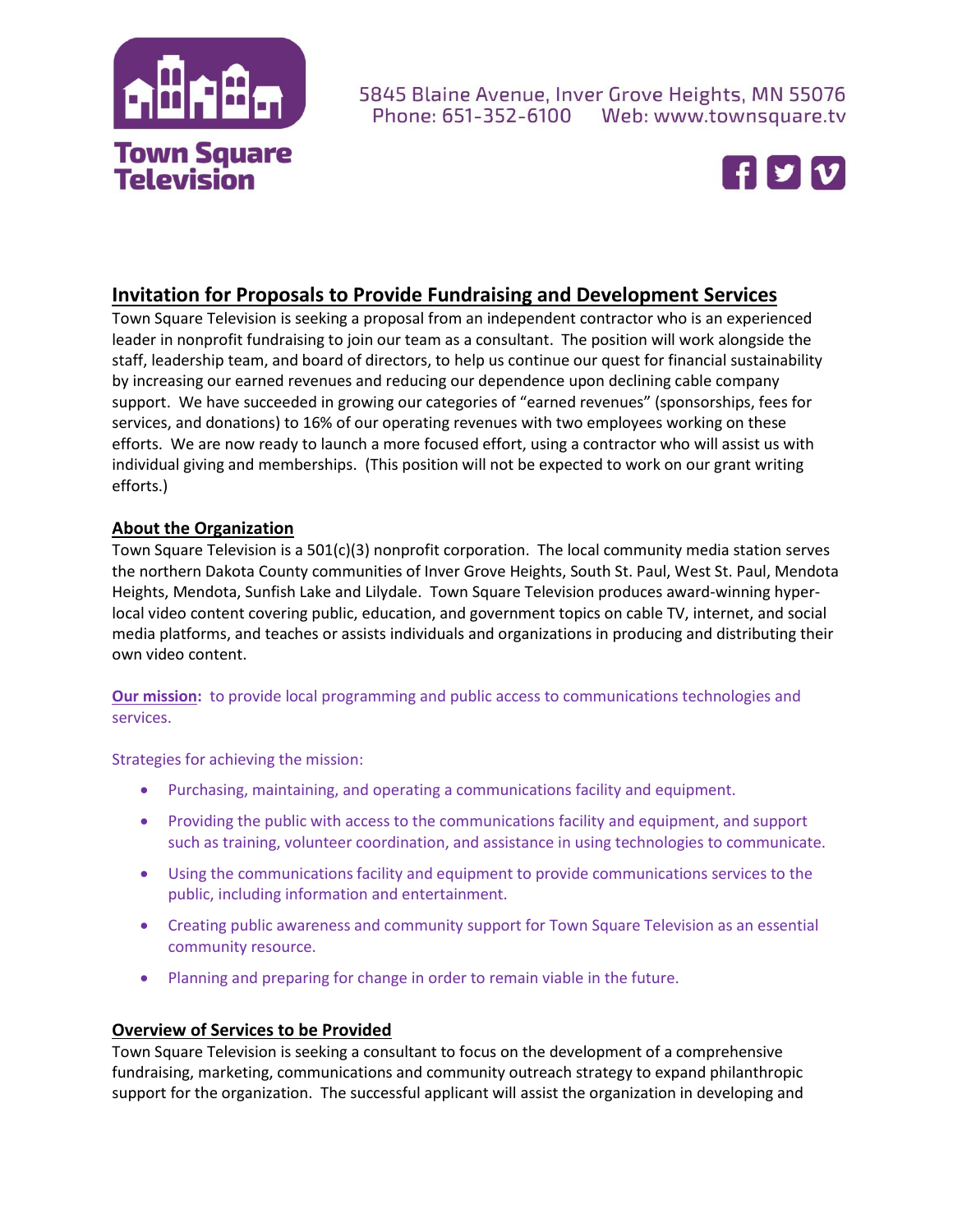implementing strategies to meet its income goals, promote its brand and achieve its mission. We are seeking a consultant to provide the following services:

- Manage all components of a development office, including, but not limited to: individual giving and memberships, annual giving, planned giving, major individual and corporate gifts, fundraising events, and a marketing and communications plan related to fundraising.
- Work closely with the organization's management team and assist the Executive Director in developing and implementing plans to accomplish the strategic plan goals and objectives adopted by the Board of Directors. *This position will report directly to the Executive Director*.
- Coordinate with all staff to supervise the completion of tasks and meet deadlines established in the plan.

## **Proposal Should Describe Consultant's Work Experience, Skillset, Training, and Community Contacts Network to Demonstrate Ability to Fulfill the Following Duties and Responsibilities:**

## **How will you…**

- Develop and implement the annual development plan, based on a comprehensive fundraising strategy? (The organization intends to secure separate grant-writing professional(s) for grant writing projects.)
- Set aggressive goals and implement best practices to accomplish those goals?
- Build and maintain positive relationships with businesses, churches, nonprofits, city/county/state staff and elected officials, schools, residents, and other partners, including corporate and private foundation program personnel and executive leadership?
- Ensure timely acknowledgement of all gifts? Assess our existing organizational database(s) and advise on any updates needed to best analyze donor data, acknowledgements, and tracking?
- Work effectively with organization's staff and volunteers who will provide technical, administrative, and video production support?
- Serve alongside the organization's staff and board leadership as a face and voice of the organization with the philanthropic community?
- Nurture teamwork among staff and volunteers, contributing to an environment with everyone working together to fulfill the organization's mission?

## **The ideal proposal will demonstrate a consultant's proven abilities to:**

- Model quality in all written and verbal communications, including acknowledgement letters, letters of intent, annual fund appeals, speeches and presentations, etc.
- Think strategically and proactively about development and planning.
- Seek creative approaches to increasing the success of existing development programs.
- Have honesty and respect for the constituents we serve, and model the organization's values. Inspire trust in others. Develop commitment in others by setting a personal example.
- Listen effectively and attentively to understand the needs, intentions and values of others.
- Exhibit timeliness, ability to meet deadlines and demonstrate sound decision-making. Be recognized as results-oriented.
- Show passion for TST and TST'S mission, and for serving those who come to TST for assistance.